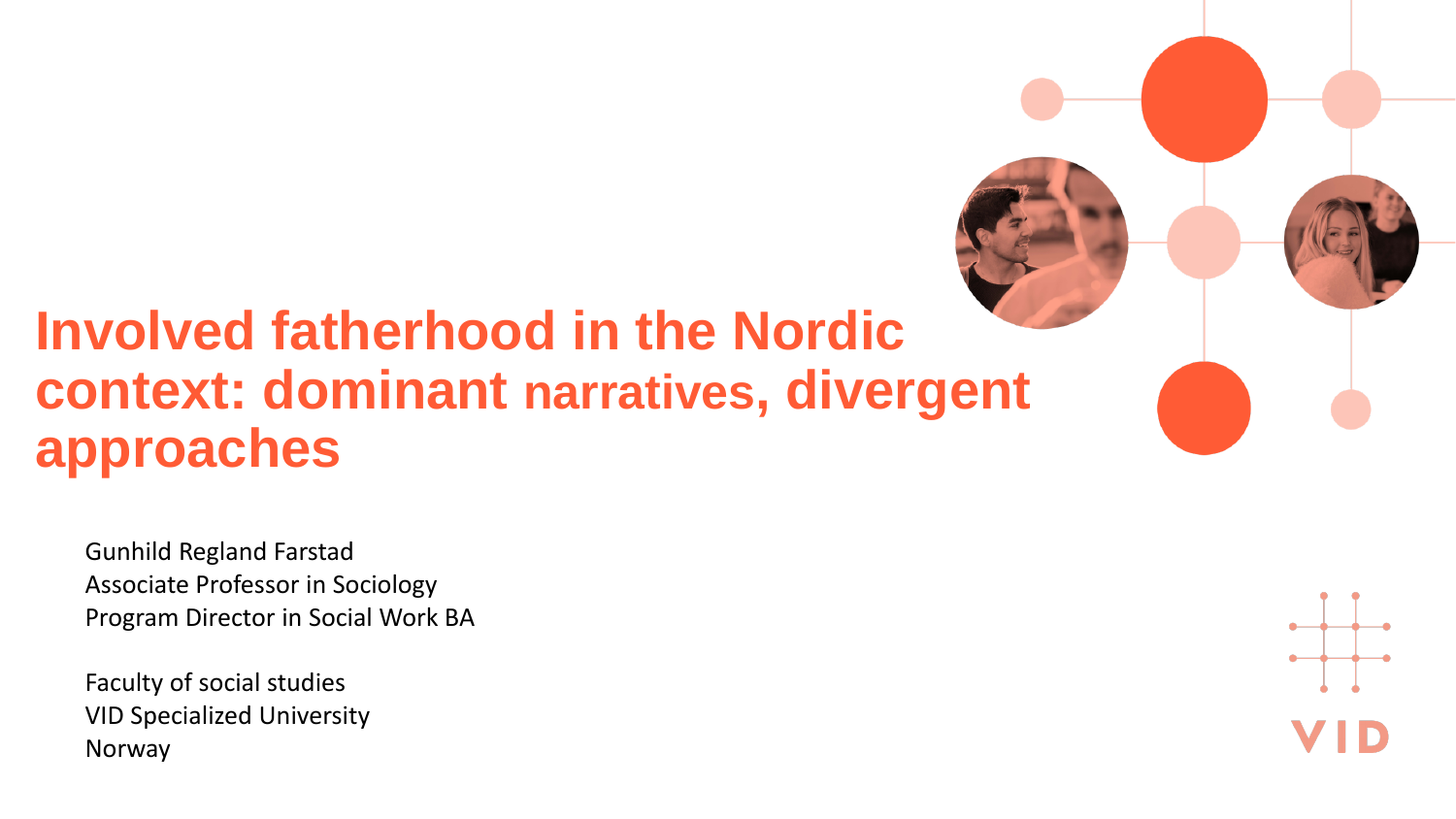**Involved fatherhood in the Nordic context: dominant narratives, divergent approaches**

**by Gunhild R. Farstad and Kari Stefansen**

**NORMA: International Journal for Masculinity Studies, 2015. Vol.10, No. 1, 55-70**

**Included in my PhD thesis from 2016**



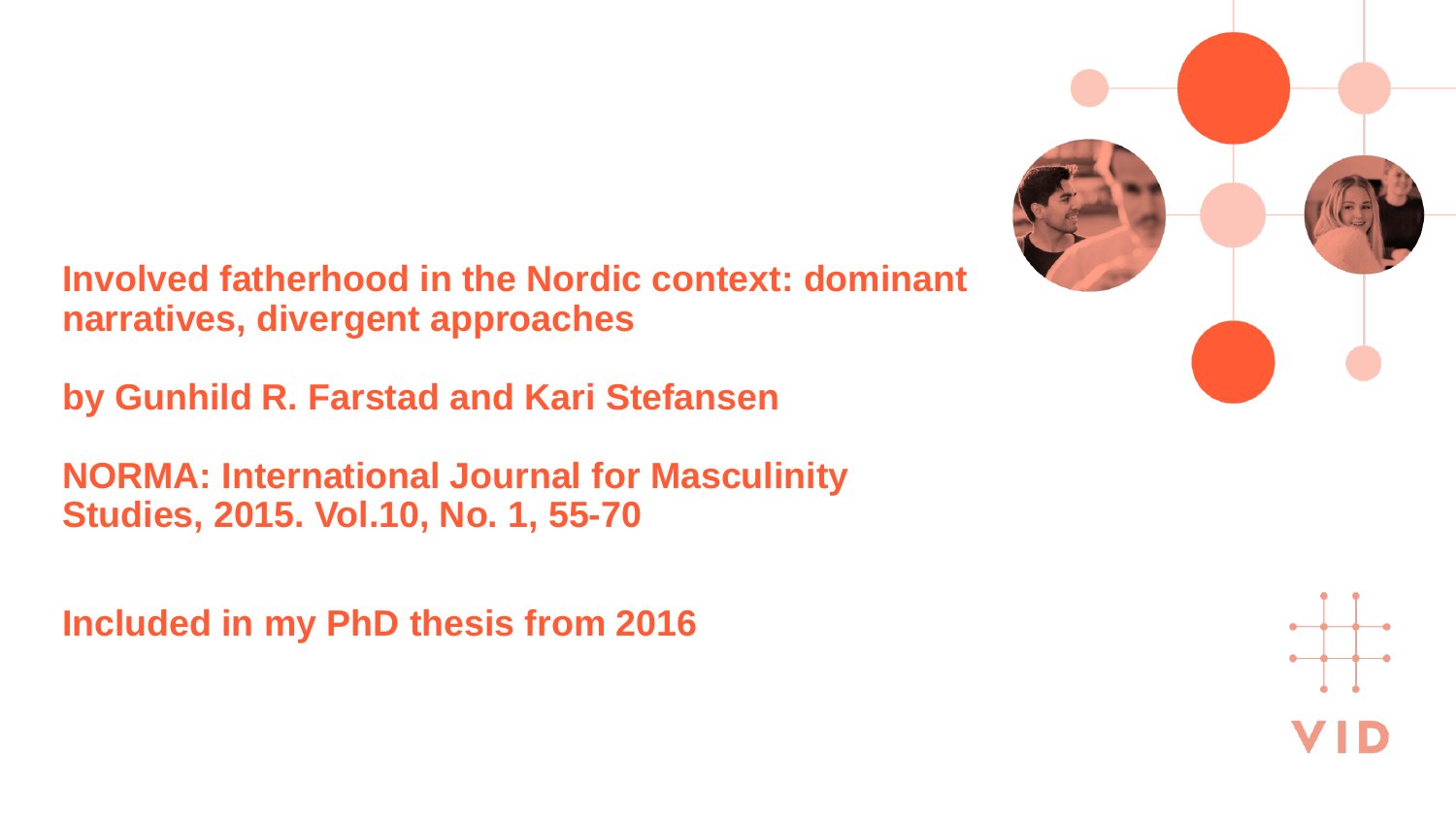### **Main focus**

How do fathers of young children in Iceland understand their role in infant care?

Two approaches:

- Father as primary carer
- Father as secondary carer



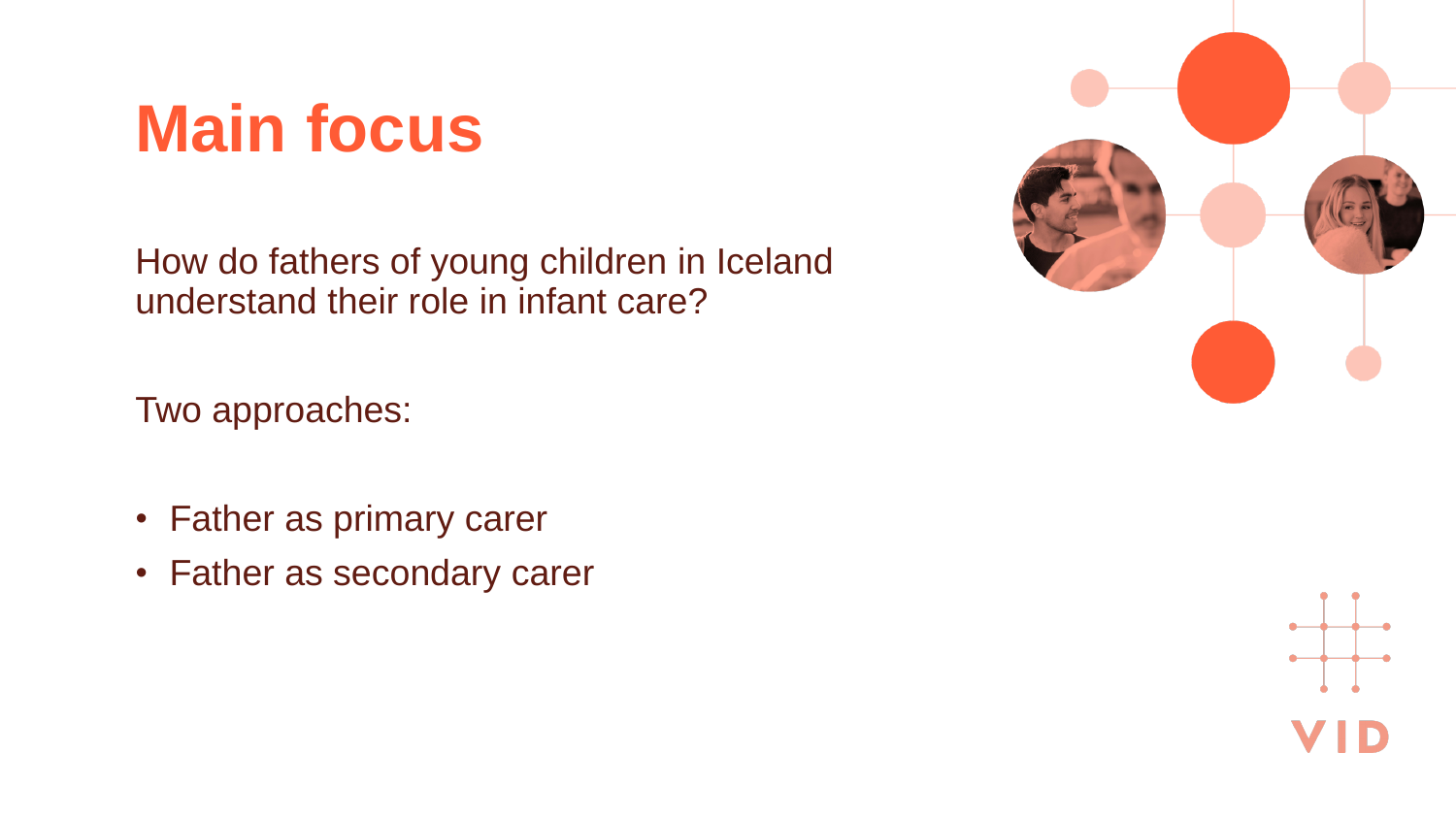# **Method and sample**

In depth interviews with 14 cohabiting heterosexual Icelandic parents Children between 9months- 3 years From 2009-2010 Couples interviews in English

Focus in interviews: Division of parental leave, care arrangements, family life Life mode interview; detailed description of one particular day

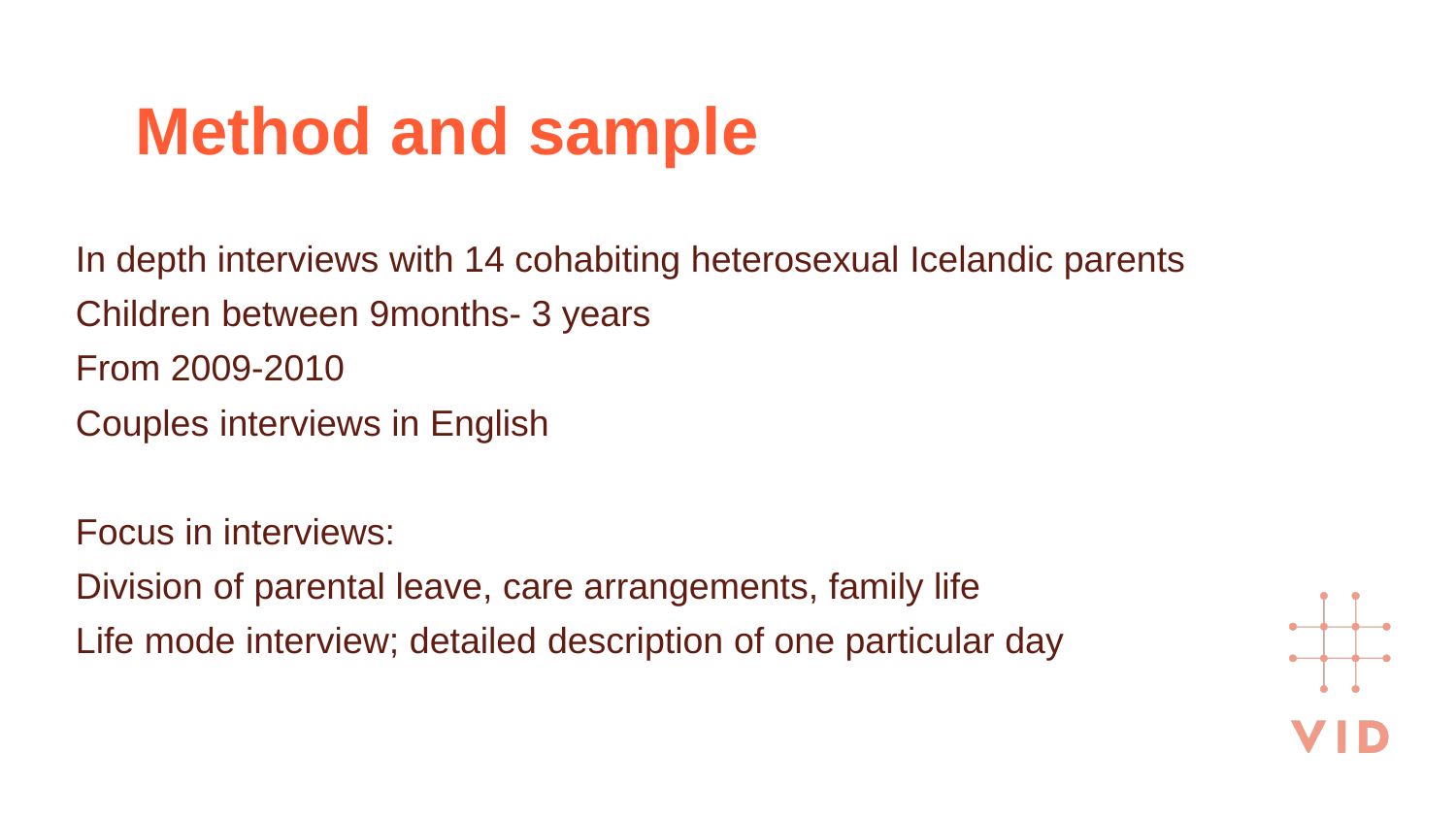### **Dominant narrative of the new father**

(Eerola and Huttunen, 2011) Father as "mother like" caregiver

"widely spread and rarely questioned"

Fathers leave promotes the father's opportunity to care for the infant child independently of the mother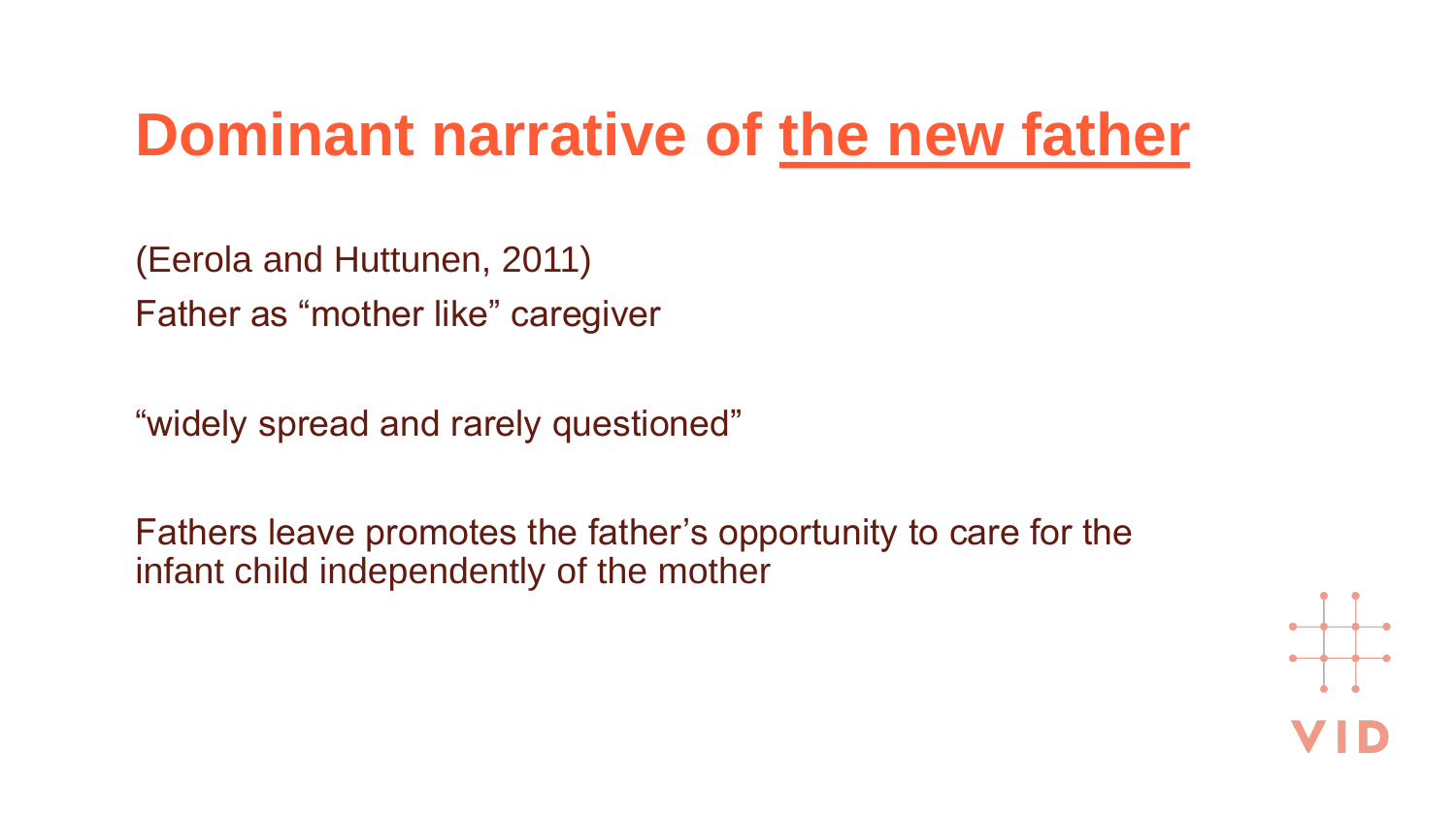# **The study aimed to explore..**

…variation and complexity in the articulation of the ideal of fatherhood and how they intersect with social structures such as class.

And

To move beyond the fixed categories of old and new, and pay attention to the shifting positionings in fathers' accounts of everyday practices

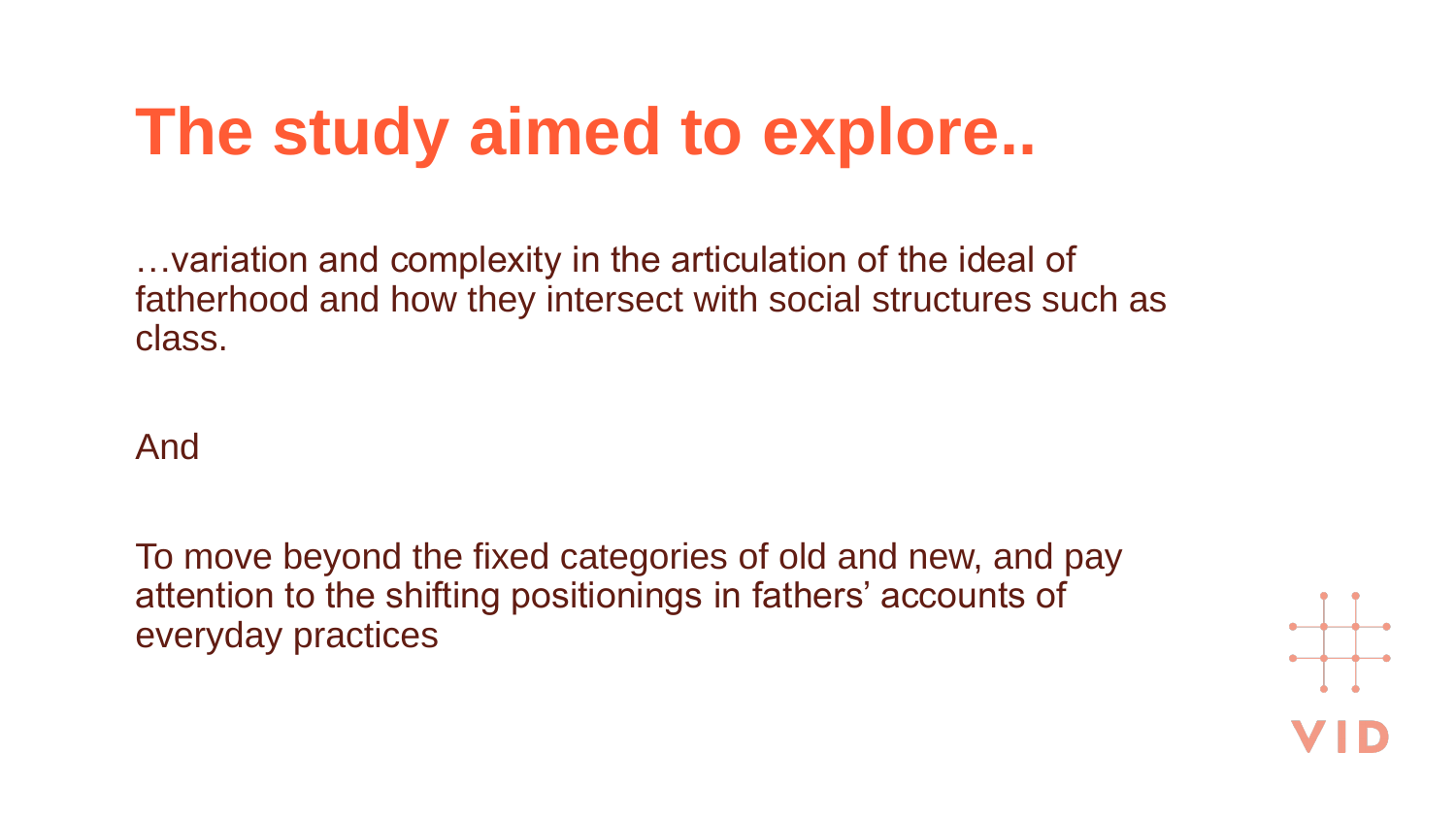#### **Inclusive vs. orthodox masculinity**





Anderson, E. (2005) and Anderson, E. (2009)

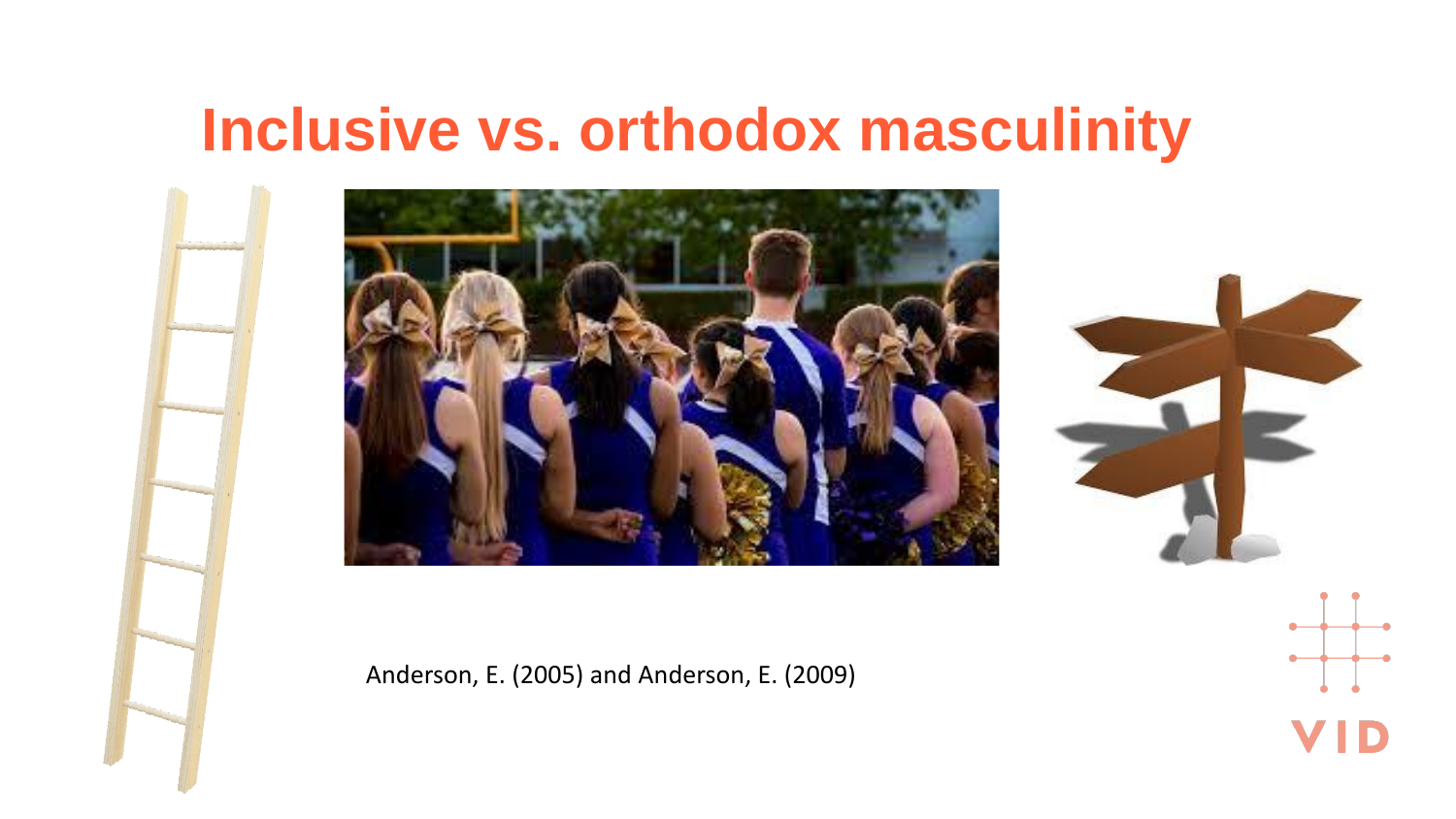#### **Two approaches: similarities and differences**

Across the sample:

- All wished to prioritize family time
- Move away from distant fatherhood
- Support dual earner/dual carer model

Two main differences:

- Urgency in establishing a caring role for the child
	- Mainly middle class; flexible work hours, public sector
- Caring role emerging over time as the child grew
	- Heterogeneous group; both working class occupations, low education, and higher educated within financial business sector

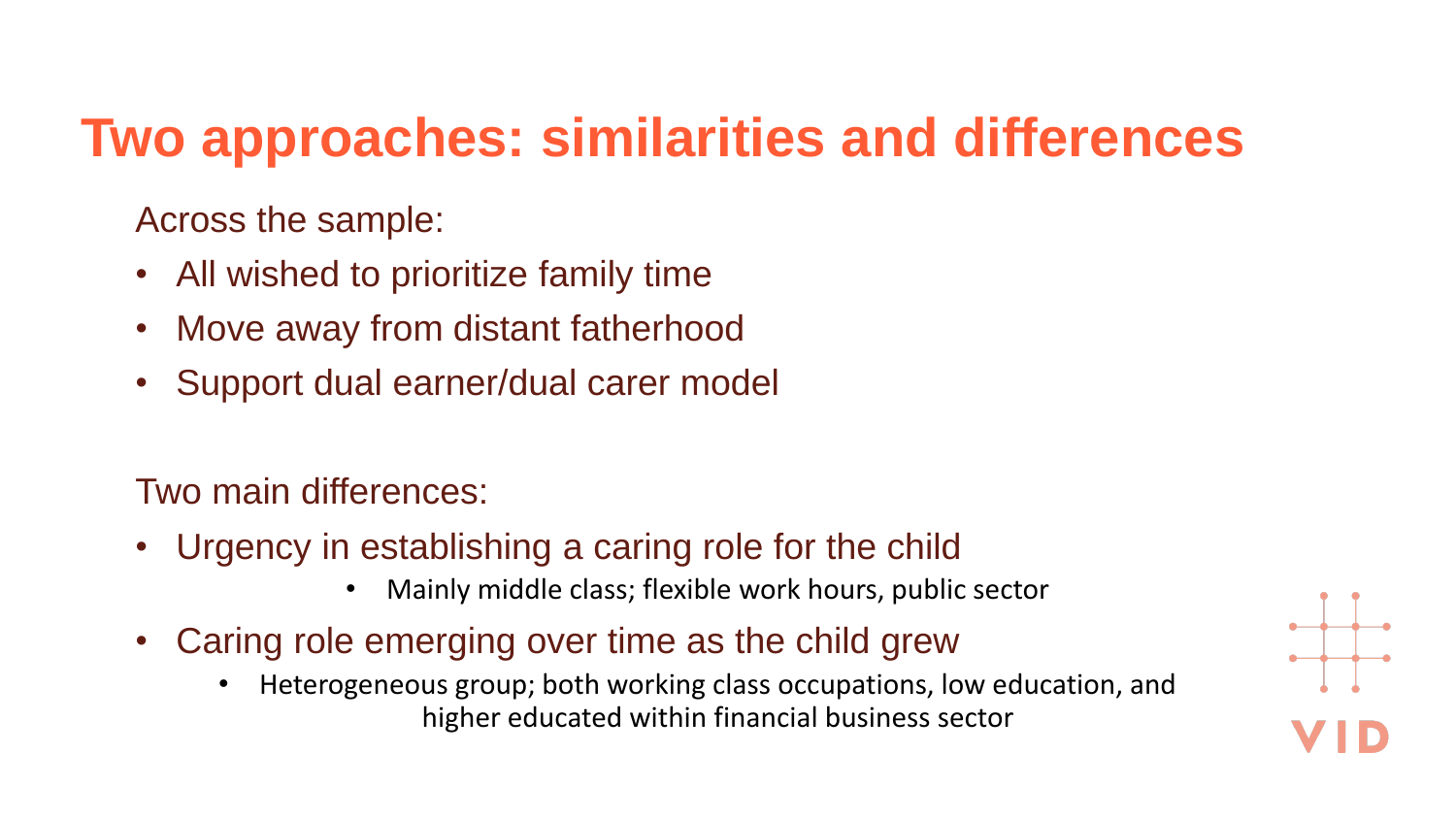# **Father as primary carer**

- Focused on independent care practice in early childhood
- Alone-time with the child, without the mother present

"I mean, I thought it was great just to get Kristin [wife] out of the house so that we could be alone together. I just think it, I think it creates a closer bond between the father and the child to be alone and get the mother out of the equation"

• Child centeredness

"So, I'm just present. But I think perhaps I have the conscience to play and just leave other things… the practical things".

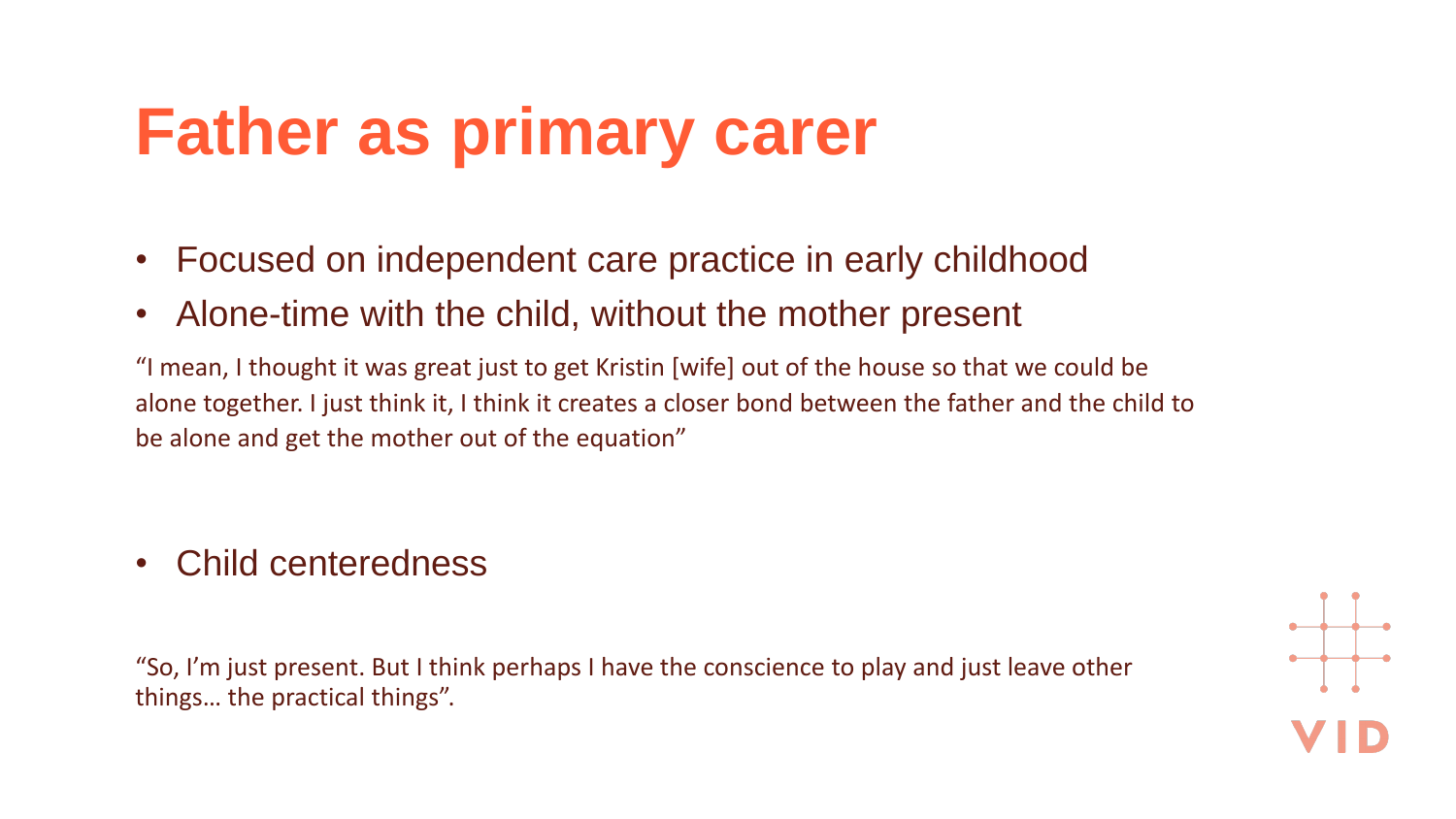# **Father as secondary carer**

- Arranging child care around work
- Child needs to get older in order for father and child to bond

"well for one thing it's much easier to play with a one-and-a-half year old than a nine month old, and I think probably you know, eh, it's better for us as bonding, it's what I imagine. At nine months he is more reliant on his mother".

- Less need to set aside special time for the child
- Takes over partners practices

"you know, its an other person but the routine stays the same".

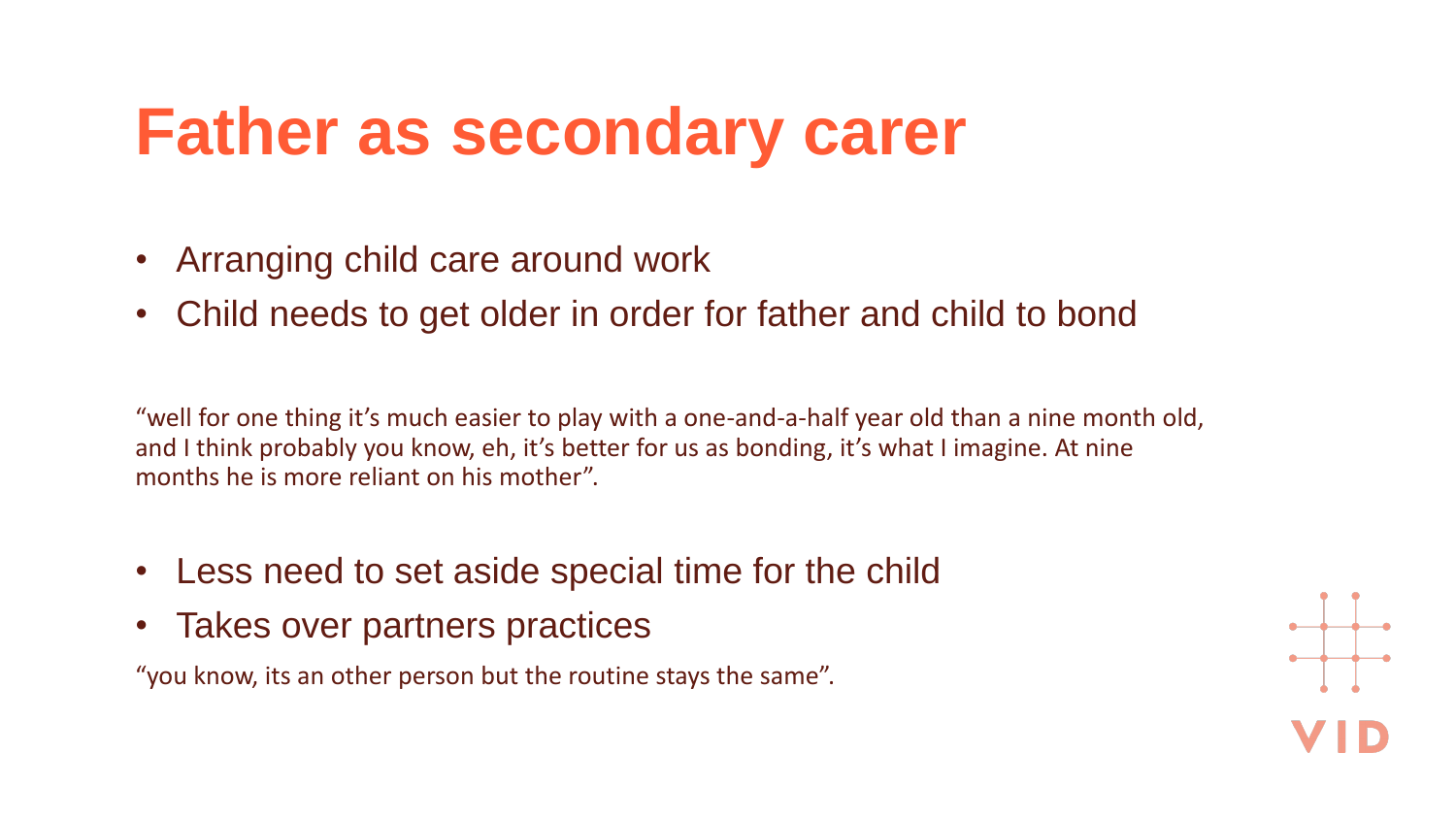Albert: But I do almost everything, because she is working nights also, evenings.

I: So in that way you are kind of part of the routines anyway. But still you felt, like when you were on leave, that it was too little?

Albert: Well, no it was enough to do, just the ordinary stuff, but… just to stay and do that would probably drive me crazy.

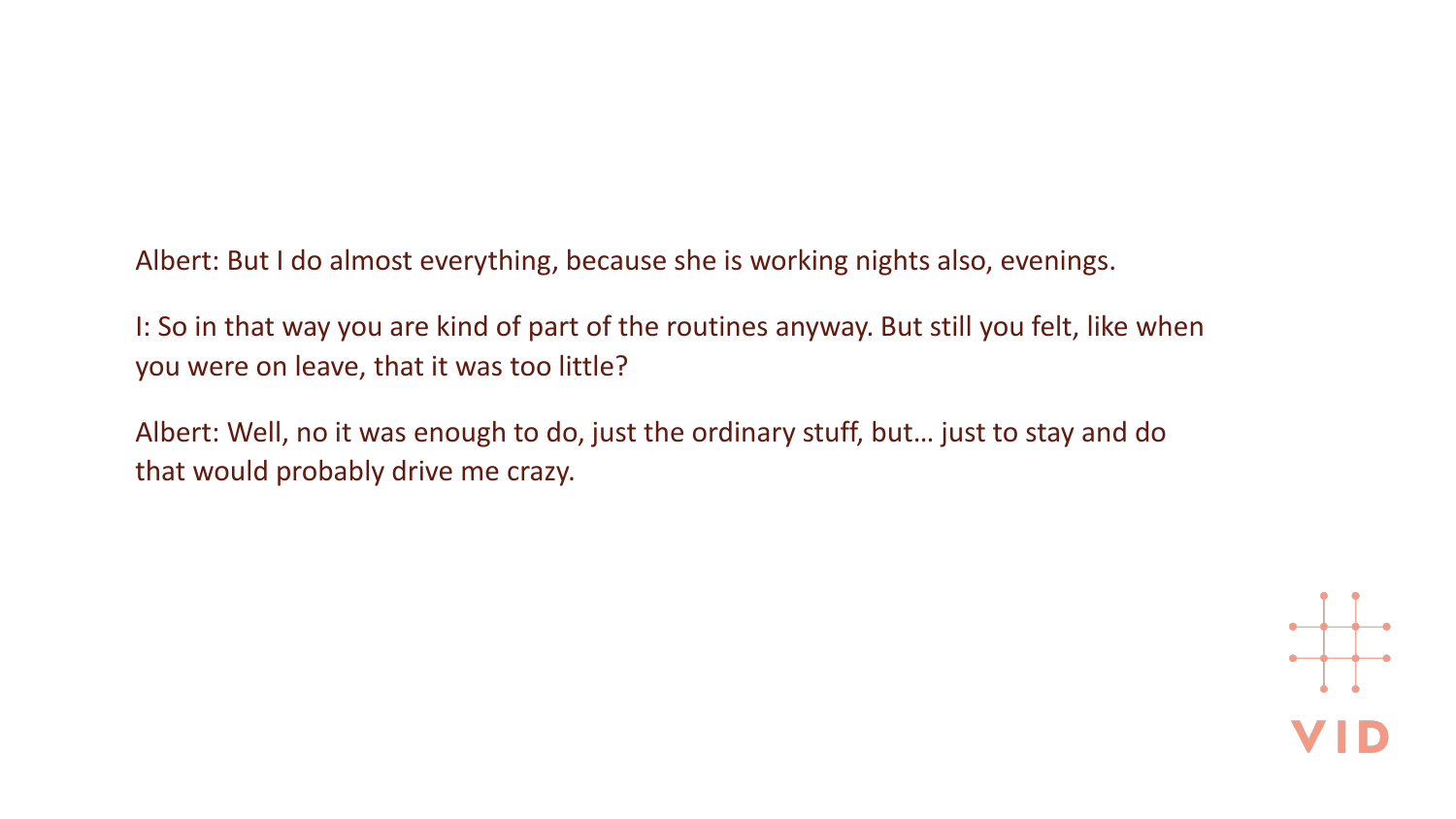# **Inclusive or orthodox?**

- Competing forms of normative masculinity
- General move from orthodox towards inclusive masculinity in terms of fathers participation in care
- Traces of orthodox masculinity in both approaches

#### **Fathers as primary carer:**

- Need to establish parenting on his own terms, independently, being in charge
- Clearly living up to the standards of the dominant narrative of involved fathering

#### **Father as secondary carer:**

- Possible to opt out of caring if its practically possible
- But also willingness to learn from their partners, and to get the practical tasks done
- A type of de-gendering that goes unrecognized?

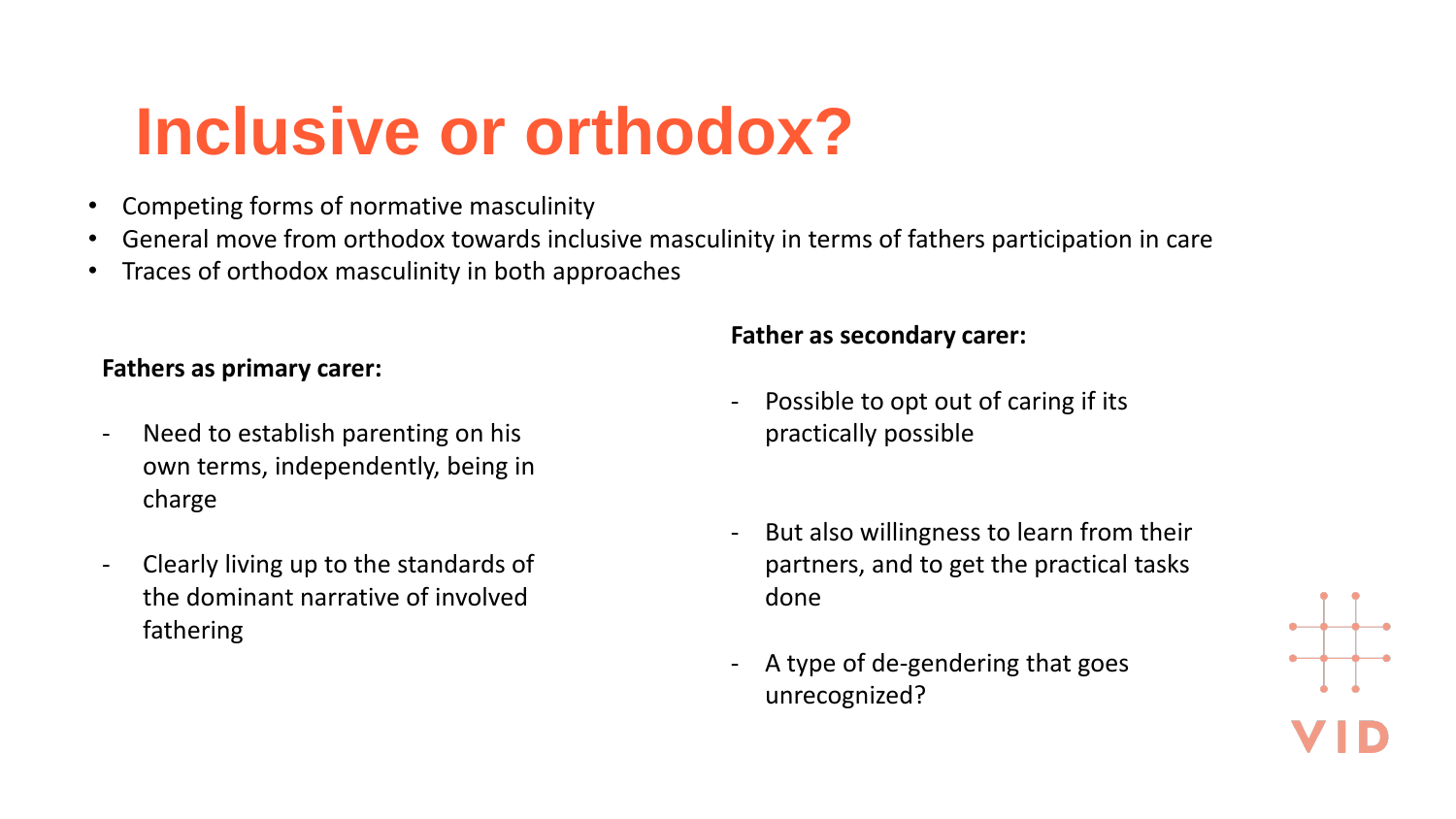# **Conclusion and further questions**

- Simulations processes of continuities and of disruptions of traditional masculinity.
- Fatherhood is situated; not easily put into categories of old and new
- What are the potentials for gender equality in the different forms of involved fatherhood?
- How does the findings relate to different ideals of motherhood and femininity?
- Further studies; longitudinal? Mixed methods?